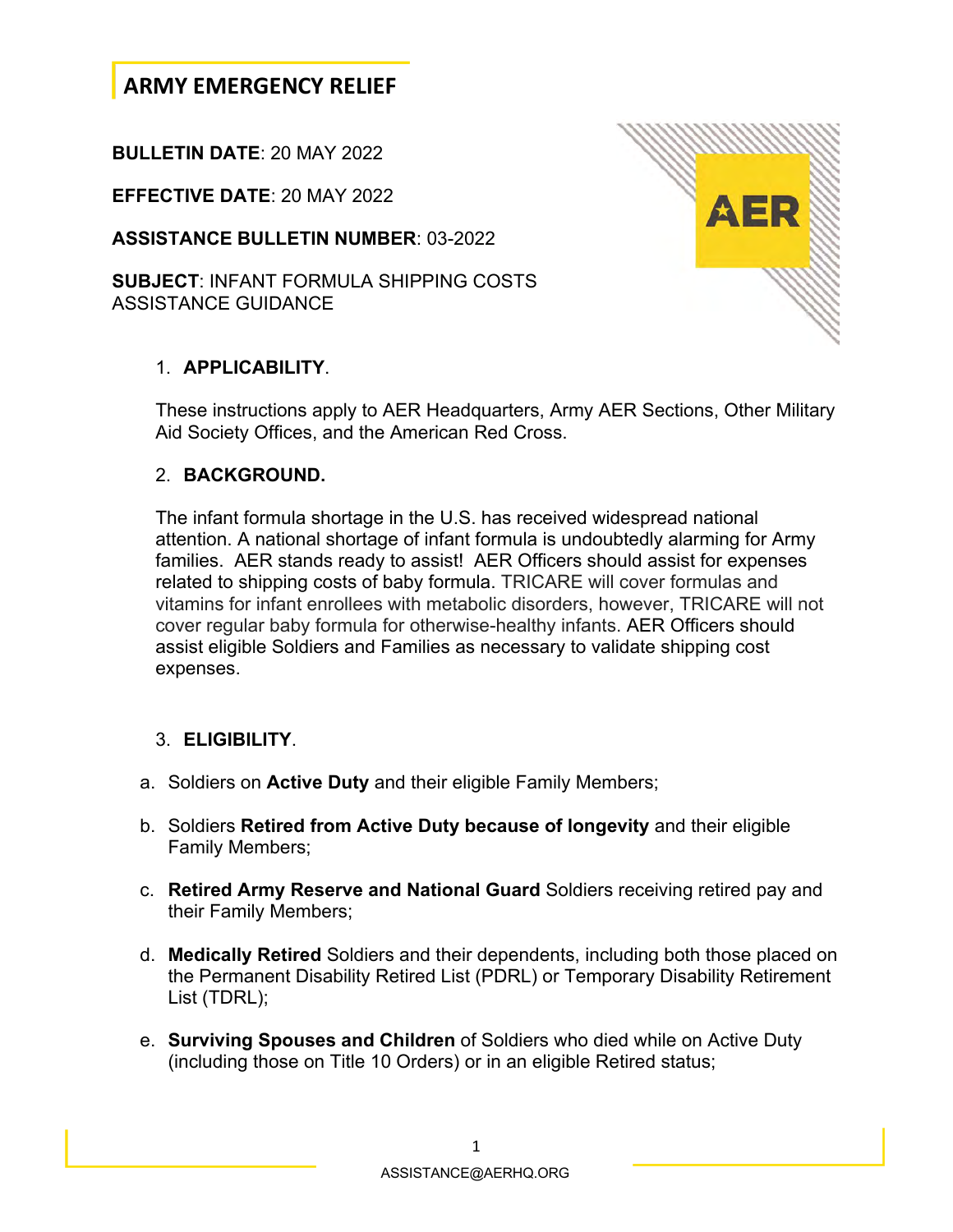# **ARMY EMERGENCY RELIEF**

f. **Members of the Reserve Component** of the Army (National Guard and Army Reserve **under Title 10** U.S.C) on continuous Active Duty **for more than thirty (30) consecutive days** and their eligible Family Members.

### 4. **GENERAL GUIDELINES**.

- a. Assistance will be considered for infant formula shipping expenses **only**.
- b. Assistance is "needs based" and there are no dollar caps or limits.
- c. **This is a reimbursable category of assistance.** Applicants will be required to provide receipts for shipping costs to be reimbursed.
- d. Assistance will be provided as a Loan. Grants or a combination of Loan and Grant may be considered when repayment will cause a financial hardship.
- e. AER Form 57, Budget Planning Sheet (BPS) or local BPS is required for all assistance requests.
- f. By exception, Soldiers may be assisted upfront for infant formula shipping costs. If assistance is provided upfront, Soldiers are required to return to the AER Section within 14 business days to provide proof of paid shipping expenses.
- g. Repayment may be deferred for sixty (60) days.
- h. Repayment of a loan will not exceed (6) months, except when approved by HQ AER.
- i. A loan must be repaid sixty (60) days prior to ETS, end of the Title 10 Active-Duty commitment or within six months after the first scheduled repayment, whichever comes first.
- j. Soldiers who find themselves in a situation where repayment of a loan is causing a financial hardship should contact the HQ AER Loan Management Section for further guidance.

### 5. **PROCEDURE**.

- a. Soldiers and eligible Family members will contact the nearest AER Section or other service Military Aid Society (Air Force, Navy/Marine Corps or Coast Guard)
	- a. within a fifty (50) mile commuting radius for application processing instructions. Applicants will forward AER application with supporting documentation